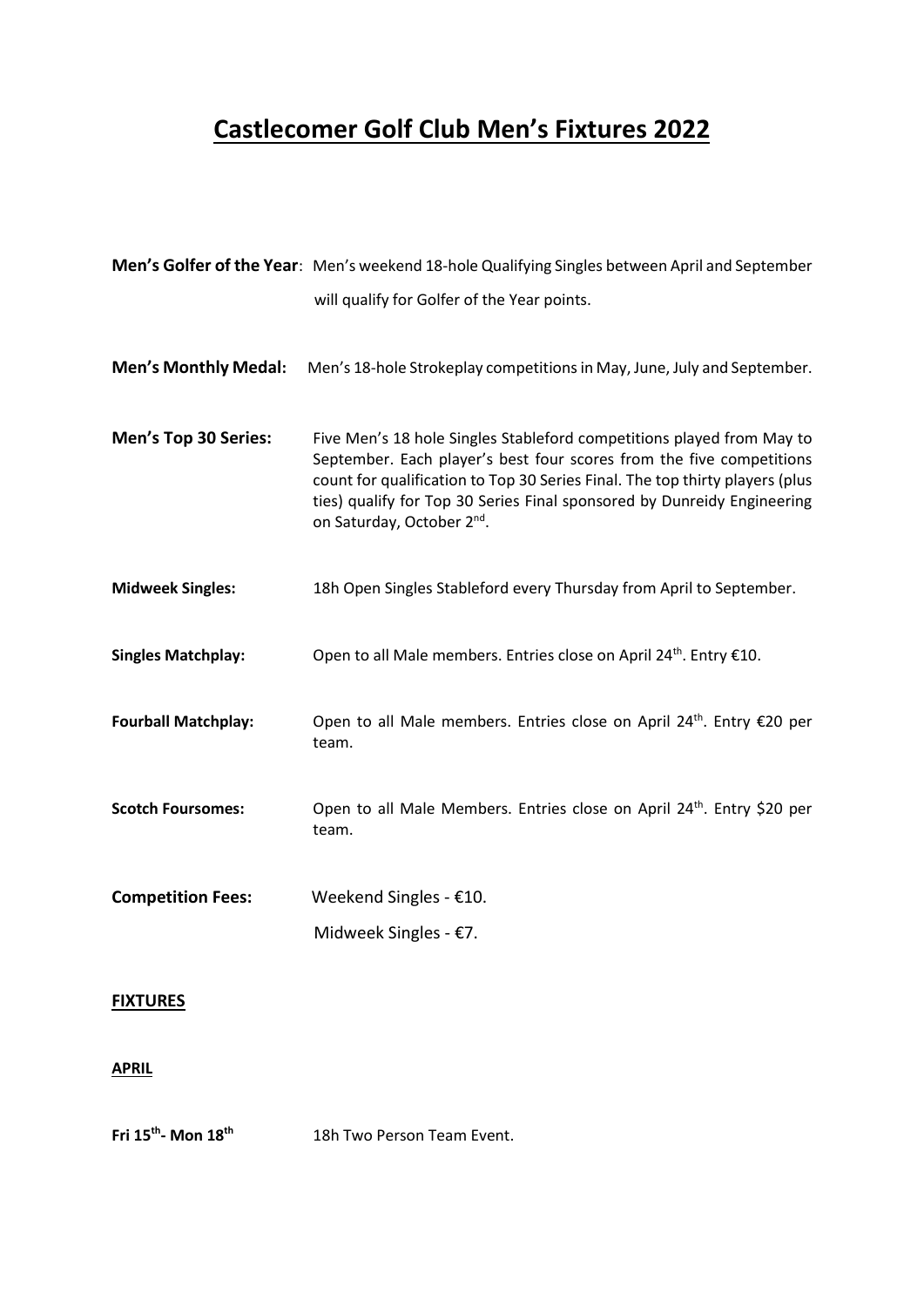| Sat 23rd / Sun 24th                            | Men's 18h Singles Stableford.                                                                |
|------------------------------------------------|----------------------------------------------------------------------------------------------|
| Sat 30 <sup>th</sup> / Sun May 1 <sup>st</sup> | Men's 18h Fourball Holm Patrick Qualifier.                                                   |
| <b>MAY</b>                                     |                                                                                              |
| Mon 2 <sup>nd</sup>                            | Men's 18h Singles Stableford.                                                                |
| Sat 7 <sup>th</sup> / Sun 8 <sup>th</sup>      | Men's 18h Singles Stableford.                                                                |
| Sat 14th / Sun 15th                            | Men's 18h Singles Stableford.<br>Top 30 Series Competition 1.                                |
| Sat 21st / Sun 22nd                            | Men's 18h Strokeplay Monthly Medal.                                                          |
| Thu 26th / Sun 29th                            | Castlecomer Golf Club Team Championship Fundraising Classic.                                 |
| <b>JUNE</b>                                    |                                                                                              |
| Sat 4 <sup>th</sup> / Sun 5 <sup>th</sup>      | 18h Two Person Team Event.                                                                   |
| Mon 6 <sup>th</sup>                            | Men's 18h Singles Stableford.                                                                |
| Sat 11 <sup>th</sup> / Sun 12 <sup>th</sup>    | Men's 18h Strokeplay Monthly Medal.                                                          |
| Sat 18 <sup>th</sup> / Sun 19 <sup>th</sup>    | Donal McInerney Memorial, Men's 18h Open Singles Stableford.<br>Top 30 Series Competition 2. |
| Sat 25 <sup>th</sup> / Sun 26 <sup>th</sup>    | Blue Monster 18h Singles Stableford.                                                         |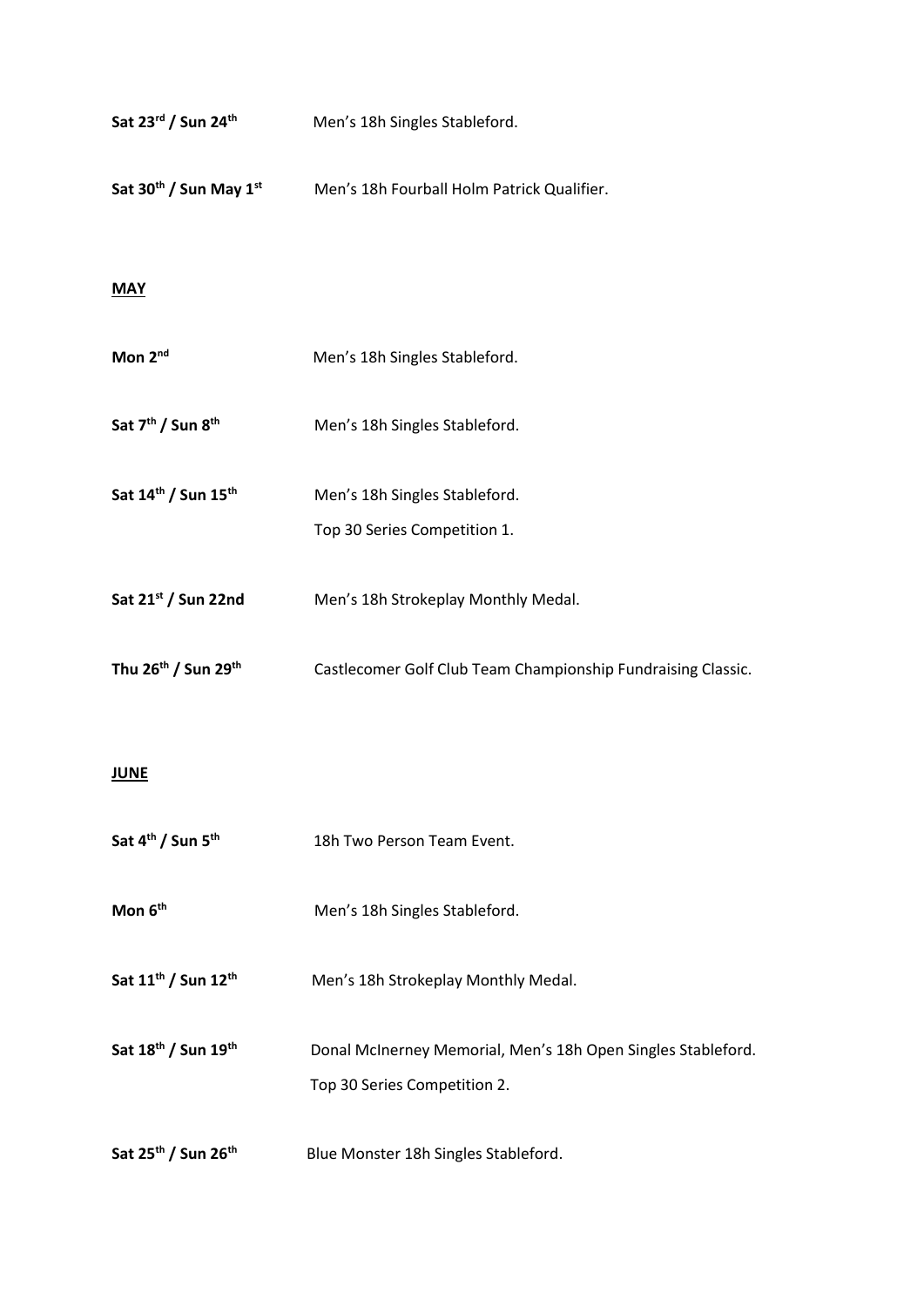#### **JULY**

| Sat 2 <sup>nd</sup> / Sun 3 <sup>rd</sup> | Men's 18h Strokeplay Monthly Medal.                               |  |
|-------------------------------------------|-------------------------------------------------------------------|--|
| Sat 9th / Sun 10th                        | Three Person Team Event.                                          |  |
| Tue 12th                                  | Ms. Helen Murphy's Ladies Captains Prize Day 1.                   |  |
| Sat 16th                                  | Ms. Helen Murphy's Ladies Captains Prize Day 2.                   |  |
| Sun 17th                                  | Men's 18h Singles Stableford.                                     |  |
| Fri 22nd - Sat Jul 30th                   | Castlecomer Golf Club Open Week Festival of Golf 2022.            |  |
| Sun 31st / Mon Aug 1st                    | Men's 18h Junior, Intermediate and Minor Scratch Cups.            |  |
|                                           |                                                                   |  |
| <b>AUGUST</b>                             |                                                                   |  |
| Sat 6 <sup>th</sup> / Sun 7 <sup>th</sup> | Men's 18h Singles Stableford.                                     |  |
|                                           | Top 30 Series Competition 3.                                      |  |
| Sat 13th / Sun 14th                       | Mr. Paddy McGuinness' Men's Captains Prize Day 1. 18h Strokeplay. |  |

- **Sat 20 th** Mr. Paddy McGuinness' Men's Captains Prize Day 2. 18h Strokeplay.
- **Sat 28th / Sun 29 th** Men's 18h Singles Stableford.

Top 30 Series Competition 4.